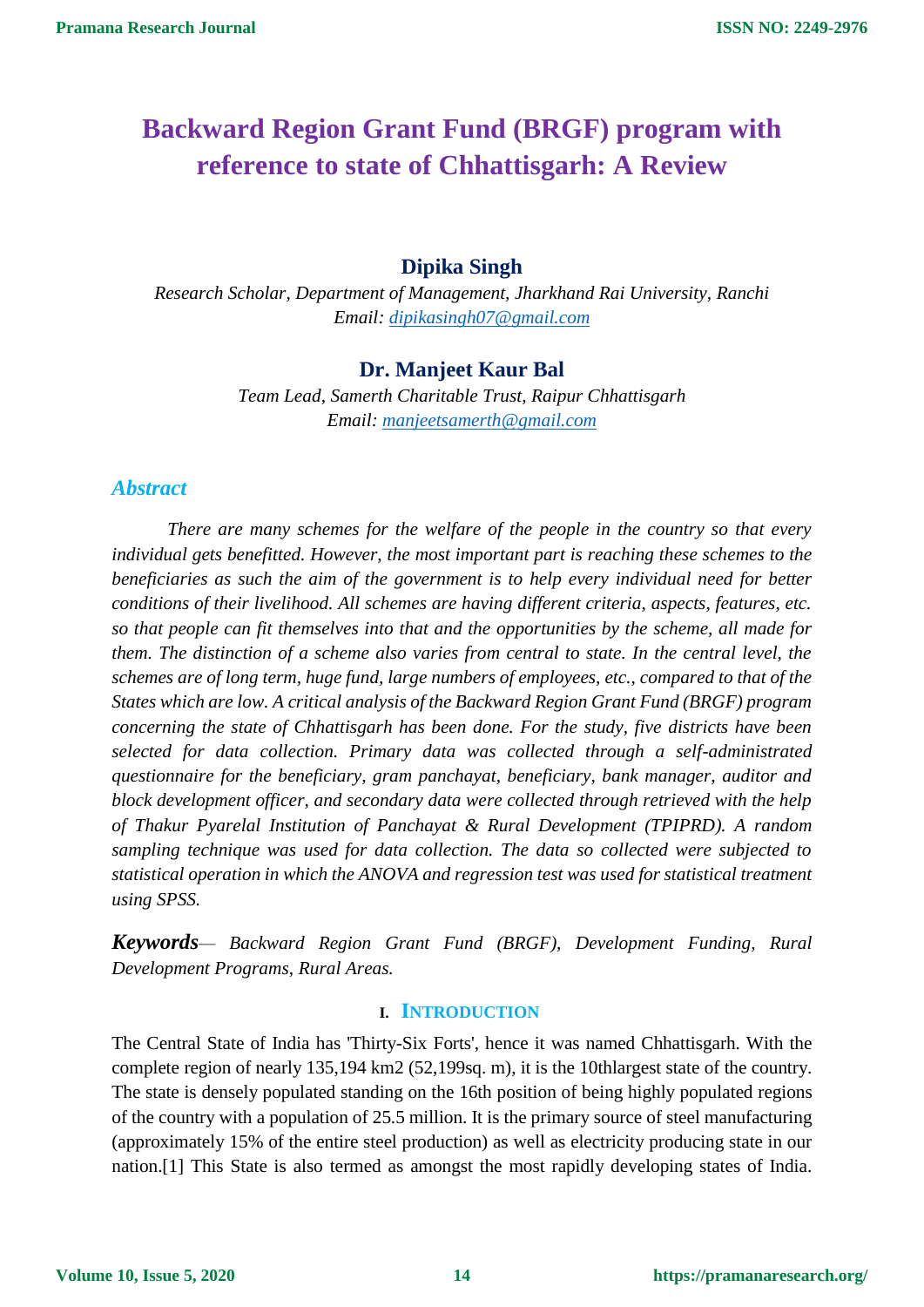Keeping aside the sixteen south-eastern districts speaking Chhattisgarhi in the state of Madhya Pradesh the state was formed on 1st November 2000. Raipur had been made it's capital city. Telangana (that has eastern areas of ancient Bhadrachalam constituency which had been a part of the East Godavari District before 1956 as well as later included to Khammam district & all of that had been retained under Telangana post the bifurcation of Andhra Pradesh in the south in the year 2014, in North-East: Jharkhand, in East: Odisha, in North-West: Madhya Pradesh border with Chhattisgarh, in North: Uttar Pradesh, In South-West: Maharashtra, and lastly in the south: East Godavari District of Andhra Pradesh. Presently, the state has 27 districts.

The fertile land is found in the center part of the state, while the hilly region is found in the south and northern regions. In Chhattisgarh, Bailadila Range is its highest peak. Approximately44% of the state is covered by the deciduous jungles in Eastern Highlands Ranges. State animal"Van's brains" is also known as wild Water Buffalo. The state bird is known by the name "Pahari myna" or hill myna. Sal (Sarai) is this state's tree that has been found in the Bastar division. In the northern region, the greatest Indo-Gangetic plain can be discovered. The Rihand River, a known tributary of The River Ganga, drains this area. The Chota Nagpur Plateau, in the western edge, along with the Satpura Range in the eastern end region which split this River from Indo-Gangetic plain that forms the east-west belt of hills. In the map of India, the Chhattisgarh can be outlined in the shape of that of a Sea Horse.

## **II. BRGF AND ITS VARIOUS SCHEMES**

#### *A. About BRGF)*

The Backward Regions Grant Fund (BRGF) is an Indian government program that created to address regional imbalances in development. The program had been released by the Indian Prime Minister *Manmohan Singh* at *Barpeta* found in Assam on 19th February 2007. The BRGF Programme addresses 250 districts within 27 States, of which 232 districts belong to the purview of Parts IX as well as IX-A of Constitution working with the Municipalities along with the Panchayats, correspondingly. The rest of the 18 districts have been covered by various other local government" constructions, for example, Regional Councils along with Autonomous District underneath the 16th Schedule of Constitution along with state-certain plans as in the situation of Nagaland as well as the hilly regions of Manipur. The method calls for every district to tackle research to identify the district's issues as well as then develop a scheme to deal with the issues. The system had been funded with 19.25 billion rupees in 2006-2007.

#### *B. Size of the BRGF*

Size of Development Funding, As of May 2009, the fund released to the State of Chhattisgarh under BRGF Development Grant by MoPR, "Ministry of Panchayati Raj" for the past two fiscal years is provided in Table 2.1: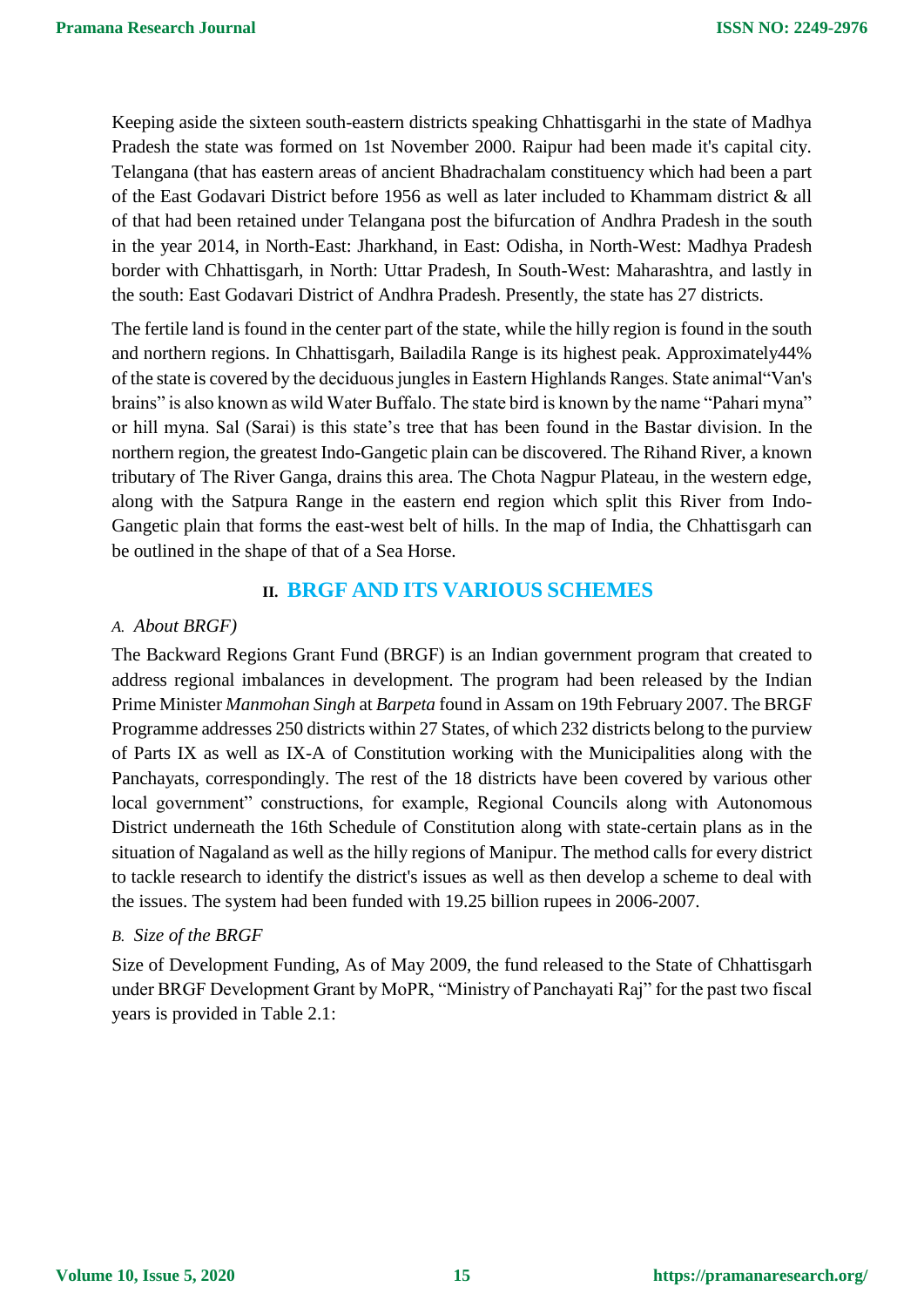| Year         | <b>Budget</b><br>amount<br>Rs.<br>Crore | <b>Sanctioned</b><br>approved<br>amount<br><b>Rs</b> Crore | <b>Released</b><br>amount<br><b>Rs</b> Crore | <b>Utilized</b><br>amount<br><b>Rs</b><br><b>Crore</b> | Comments, e.g. delays                                                                                                                                     |
|--------------|-----------------------------------------|------------------------------------------------------------|----------------------------------------------|--------------------------------------------------------|-----------------------------------------------------------------------------------------------------------------------------------------------------------|
| 2007-08      | 236.75                                  | 226.21                                                     | 226.21                                       | 208.54                                                 | Rs. 21.00 Crore to 5 District<br>Dhamtari, Mahasamund, Korba,<br>Koria and Raigarh against their<br>Annual Plan 2006-07 Utilization<br>as reported to GoI |
| 2008/09      | 235.48                                  | 192.45                                                     | 192.45                                       |                                                        | Rs. 19.93 Cr. released against<br>number of Districts<br>balance<br>Annual Plan 2007-08                                                                   |
| <b>Total</b> | 472.23                                  | 418.66                                                     | 418.66                                       | 208.54                                                 |                                                                                                                                                           |

Table 2.1: Status of development grant released and utilization for Chhattisgarh

Source: Data provided by the State

## *C. In Central Level*

There are many schemes for the welfare of the people in the country so that every individual gets benefitted. However, the most important part is reaching these schemes to the beneficiaries as such the aim of the government is to help every individual need for better conditions of their livelihood. All schemes are having different criteria, aspects, features, etc. so that people can fit themselves into that and the opportunities by the scheme, all made for them. The distinction of a scheme also varies from central to state. In the central level, the schemes are of long term, huge fund, large numbers of employees, etc, compared to that of the States which are low are:

| Name of the scheme                           | <b>Date of Launch</b> | <b>Sector</b>             |
|----------------------------------------------|-----------------------|---------------------------|
| Aam Aadmi Bima Yojana                        | 2007                  | Insurance                 |
| Atal Pension Yojana                          | May 9, 2015           | Pension                   |
| <b>Central Government Health Scheme</b>      | 1954                  | Health                    |
| Deendayal Disabled Rehabilitation scheme     | 2003                  | <b>Social Justice</b>     |
| Deendayal Upadhyaya Gram Jyoti Yojana        | 2015                  | <b>Rural Power Supply</b> |
| Gramin Bhandaran yojana                      | March 31, 2007        | Agriculture               |
| Indira Awaas Yojana                          | 1985                  | Housing, Rural            |
| Indira Gandhi Matritva Sahyog Yojana         | 2010                  | <b>Mother Care</b>        |
| <b>Integrated Child Development Services</b> | October 2, 1975       | Child Development         |
| <b>Integrated Rural Development Services</b> | 1978                  | <b>Rural Development</b>  |
| Janani Suraksha Yojana                       | 2005                  | <b>Mother Care</b>        |
| Kasturba Gandhi Balika Vidhyalaya            | <b>July 2004</b>      | Education                 |
| Pradhan Mantri Gram Sadak Yojana             | December 25, 2000     | <b>Rural Development</b>  |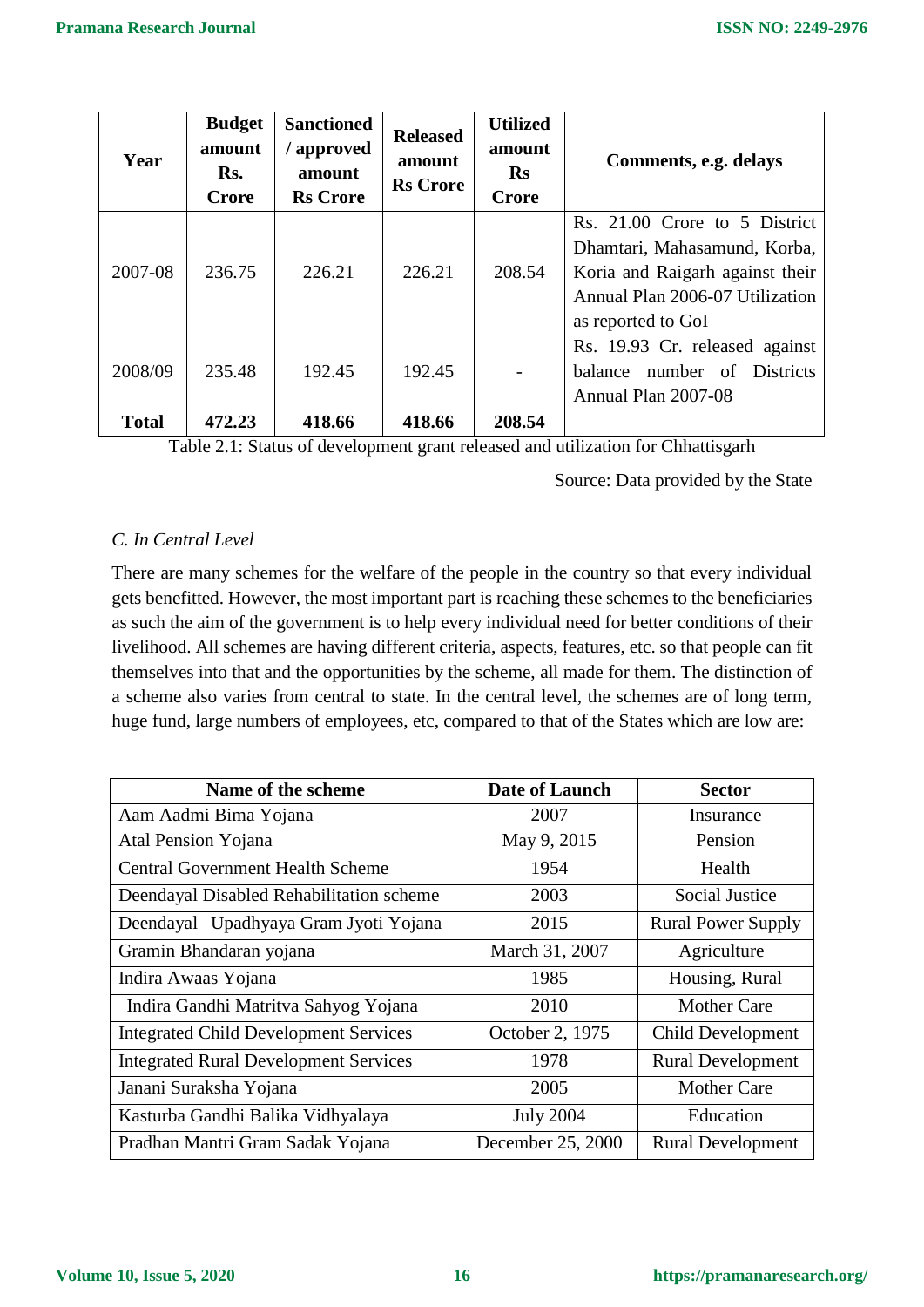| Rajiv<br>Vidhyutikaran<br>Gandhi<br>Grameen | April 2005       | <b>Rural Electrification</b> |  |
|---------------------------------------------|------------------|------------------------------|--|
| Yojana                                      |                  |                              |  |
| Rashtriya Krishi Vikas Yojana               | August 1, 2007   | Agriculture                  |  |
| Saksham                                     | 2014             | Skill Development            |  |
| National<br>Mahatma<br>Rural<br>Gandhi      | February 6, 2006 | <b>Rural Wage</b>            |  |
| <b>Employment Guarantee Act</b>             |                  | Employment                   |  |
| Midday Meal Scheme                          | August 15, 1995  | <b>Health Education</b>      |  |
| Pradhan Mantri Aadarsh Gram Yojana          | July 23, 2010    | Model Village                |  |
| Pradhan Mantri Jan Dhan Yojana              | August 28, 2014  | <b>Financial Inclusion</b>   |  |

Table 2.2: Some of the schemes in central level

#### *D. At the -State Level*

There are many schemes which mainly runs at the state level. The objective of the government is helping the people in the state level means some times the need of people changes by the change in the state just because of the factor like- different environment, different culture, a different way of life, etc. All schemes are having different criteria, aspects, features, etc. so that people can fit themselves into that and the opportunities by the scheme, all made for them. While making the Scheme for state-level things to be considered are based on its environment. At the state-level for taking the benefit of the scheme people comes forward in a huge number as it is at the state-level so they feel free for communication, transport, etc. especially rural area people. In state-level people get aware of every scheme easily in local language info from the respective representative.

| Name of the scheme                                    | <b>Sector</b>             |
|-------------------------------------------------------|---------------------------|
| <b>Social Security Pension Scheme</b>                 | Pension                   |
| <b>Pleasant Resort Plan</b>                           | Home for widows           |
| Indira Gandhi National Old Age Pension Scheme         | Pension                   |
| Indira Gandhi Widow pension Scheme                    | Pension                   |
| Indira Gandhi National pension Scheme Disabled Person | Pension                   |
| <b>National Family Planning Scheme</b>                | <b>Population Control</b> |
| Operation of Old Age Scheme                           | Pension                   |
| C.G Chief Minister Pilgrimage Plan                    | Religious Tour            |
| <b>Prohibition Program</b>                            | <b>Population Control</b> |
| Leprosy Welfare Plan                                  | Health                    |
| Marriage Incentives Disabled Persons                  | Marriage                  |
| Disabled Persons Scholarship Scheme                   | Scholarship               |
| <b>Strength Development Plan</b>                      | Development               |

Table 2.3: Some of the schemes in the central level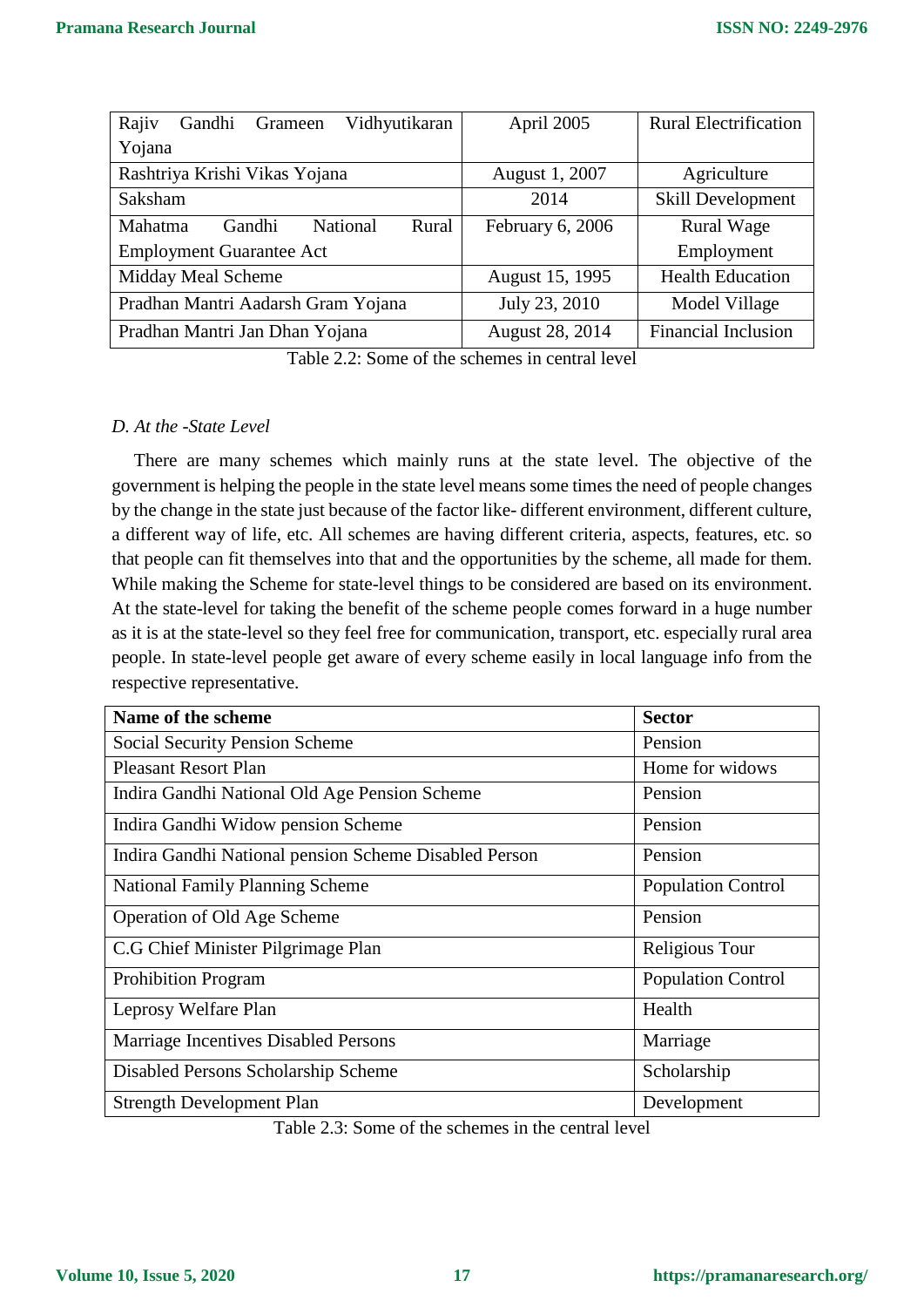## **III. RELARED WORK**

Before According to Kanker District (2013), we find gaps in every domain of an economy, social justice, polity as well as society. The goal of people of the Kanker is filling the gap by the independence of choice, abilities of an entitlement, values of democracy, along with empowerment. We have a program for measures to eliminate illiteracy, hunger, as well as malnutrition. The method depends on the convergence as well as synergy. Synergy among the citizens as well as state-society while convergence among the programs. Backward Regions Grant Fund (BRGF) has been created to deal with current serious gaps in the district. We'll alter the poverty district landscaping by using the planning of grassroots together with BRGF assistance. It depends on the Millennium Development Goals which is new advancement Kanker's map happens to be conscripted.

According to Dewangan (2012), ICT plays an essential part in the general advancement of rural areas, especially in the developing economies. There is an immediate need to get the rural regions to the mainstream by offering them research as well as results that until today merely the best level planners to some degree are utilizing. The evaluation of the Resource envelops of several departments that show the gaps in which a planner can give consideration and therefore minimizes the difference of an allocation. The outlier detection is a main stage in the numerous data mining uses. The Outlier detection for data mining is usually based upon the distance measure, spatial as well as clustering procedures. In most data evaluation tasks, most of the variables are getting recorded or may be sampled. Among the very first steps towards acquiring a coherent examination will be the detection of an outlying observation. Though outliers are usually deemed as the error or maybe noise, they might bring crucial information.

Hile (2012) in India, compared development plans in the two states i.e. Chhattisgarh and Andhra Pradesh which were impacted by Maoist insurgency, likewise referred to as Naxalism that offers a Naxalism history and evaluation of different efforts to fig.ht them in both the state. Even though "law and order" strategy are definitely desirable to counter the Naxal risk, lately it continues to be the change in the favors of "hearts and minds" strategy, exemplified by improvement plans underneath an Integrated Action Plan (IAP). Such thesis evaluates such plans through 2 states or just how helpful they've been in acquiring the goals of lowering Naxalite violence. This particular research discovers that, though an IAP systems continue to be new and therefore difficult to assess, you will find numerous schemes underway in the both states regardless of ongoing activity of Naxal as well as not enough authority in all that states. An existence of excellent authority can signify how fast the IAP plans will likely be successful, though it doesn't always imply the plans would fail exactly wherever authority is missing. The violence regarding Naxalism is deteriorated to both of the states lately that seems equivalent along with an expansion in the authority that such kind of plans that bring to the Adivasi societies.

According to Jose (2019) In India, the regional disparities are an alarming problem and also it's been widening despite different policy initiatives by the authorities to develop the backward areas. The fruits of higher development haven't been dispersed somewhat throughout India's various regions and also have given rise to the threat of regional inequality. Disparities in an economic and social development, work, and infrastructure comforts throughout the areas and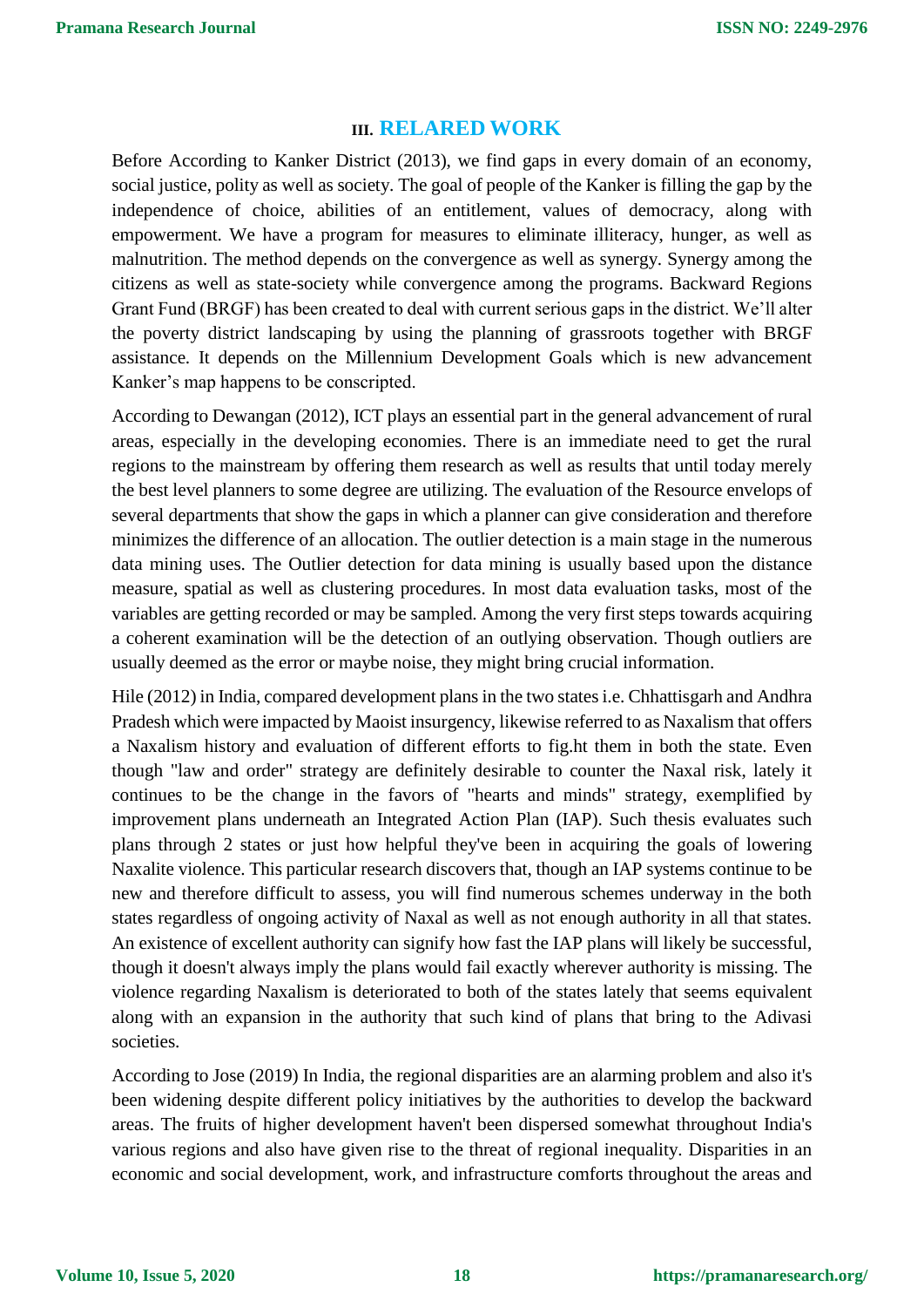also inside regions are a significant challenge to economists as well as policymakers. This particular paper is an effort to recognize the latest image of the regional imbalance in India throughout its states. This paper tries to evaluate the current regional disparity in India in the terminology of macroeconomic aggregates, economic as well as social infrastructure, along with human advancement. This paper additionally examines the various other policy initiatives used by the authorities of India to accomplish the regional balance in the development.

Khurana (2014) discussed the Monitoring Information System for Integrated Action Plan (IAPMIS) that has been a web-based program which make sure a liability along with transparency in the execution of the advancement scheme as well as government flagship programs in the Left Wing Extremism (LWE) impacted area of the backward along with India's tribal district. Role-based access is provided by it to the related stakeholders at the central, district & state administration levels. To allow public inspection, the portal gives open access to the people as well as allows to view as well as copy the improvement or simple information of the tasks assumed.

Singh et al. (2018) discussed the course on "Panchayati Raj Institutions and Anti-Poverty Programme" comprises of three blocks. The first block is related to "The Programmes for Self & Wage Employment and Rural Housing". The second block is about the "Other Development Programmes" and the third block deals with the "Area Based and Other Related Programmes". This block 2 on "Other Development Programmes" consists of three units. These are 1) Backward Region Grant Fund (BRGF), 2) Prime Minister's Rozgar Yojana (PMRY) and 3) Rashtriya Mahila Kosh (RKM). The first unit on Backward Region Grant Fund (BRGF) deals with the development of the Backward Region across the states. The basic goal of the program is to redress the regional imbalances existing in the infrastructure advancement across the states. For the implementation of the program, funds are made available for supplementing and converging existing developmental inflows for the development of the identified districts. The second unit is on, "Prime Minister's Rozgar Yojana (PMRY)". is generating gainful mass employment opportunities through the micro-businesses in an industry, business and service sectors.

Pattanaik (2016) presented that planning plays a crucial role in the development procedure. It helps in the effective usage of the resources along with the effective implementation of various developmental projects as well as programs. It is very essential for the 3rd world nations in which the State plays a crucial role in the procedure of development. However, with globalization, where the role of the public sector is synchronizing and the private sector is rising, the planning is becoming irrelevant to the highest level. However, at the grassroots level development, where the role of the government is prime and the private sector play hardly any role, the importance of decentralized planning holds ground for the effective utilization of scanty resources earmarked for various sector activities.

Kumaiyan et al. (2017) in a bid to reach the last mile man, PRI institutions have started to play the enlarged role in the planning, identification as well as the implementation of development programs through the e-governance prototype called E-Panchayats. With Information and Communication Technologies making its foray in different realms of Government and Governance, the influence of the same has been vociferously felt by the grassroots Panchayats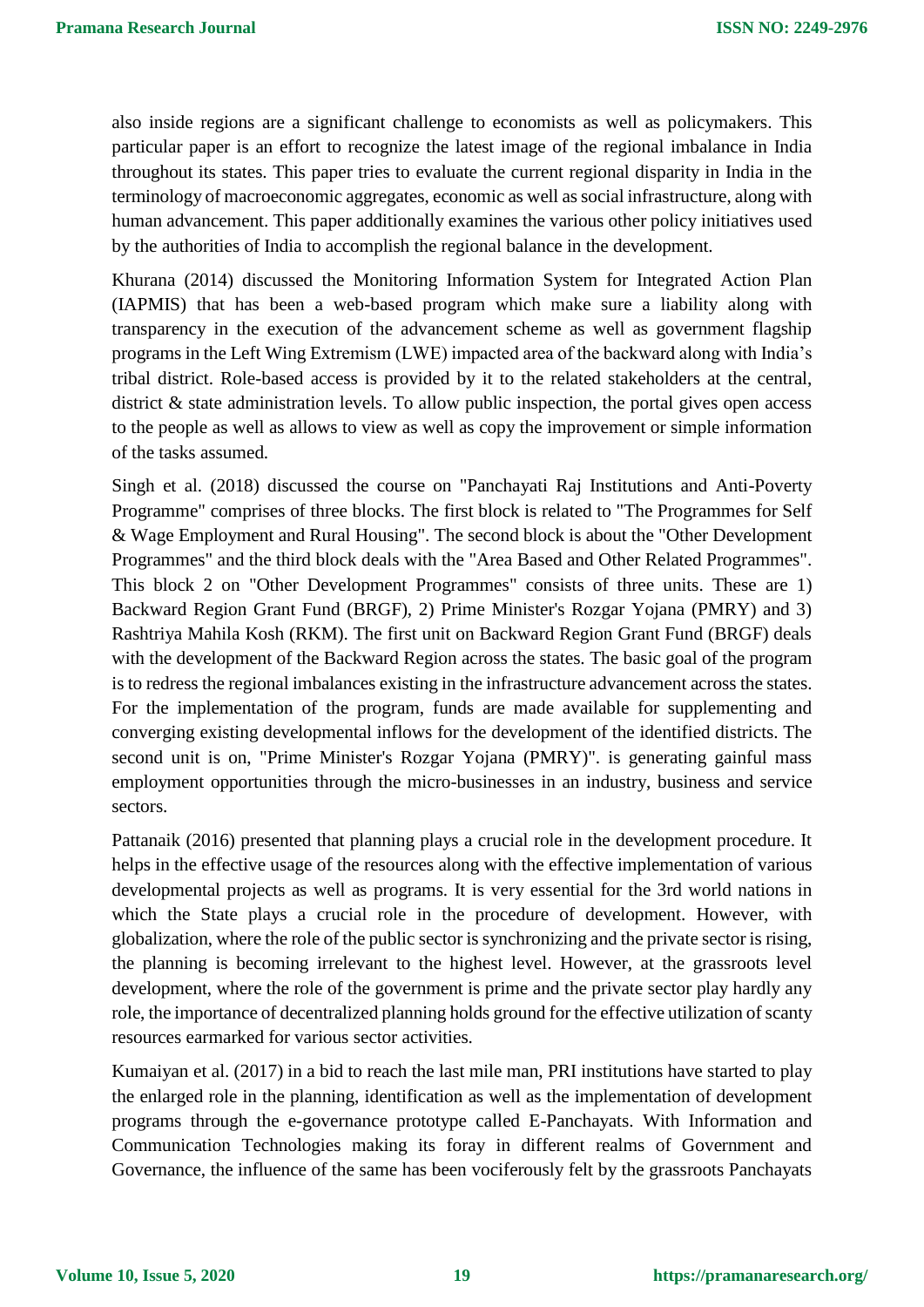as well. This paper thus deliberates on how with the digitization of Panchayats not only the needs of the citizens are being met through the Government to Citizen Approach (G2C) judiciously but also a new chord of faith has been struck between the state and the citizens. Abbreviations and Acronyms

# **IV. ISSUES IN RURAL DEVELOPMENT PROGRAMS**

As we all know that 60 to 70% of the rural population of India lives in the primeval conditions even after 60 years of freedom. Consequently, Rural Development programs have urgency in the existing problem too. There are lots of hurdles in rural development programs that are as below.

- (a) There is no electricity supply in most villages in the 21st Century.
- (b) Now additionally numerous rural individuals utilizing primitive techniques of food prepa-ration, agriculture along with living along with they've trusted in the techniques.
- (c) By utilizing primitive cookstoves, approximately "300,000 death/year takes plan as a result of pollution.
- (d) 54% of India's public is under 25 years as well as the majority of them stay in rural regions with little employment opportunities.
- (e) Literacy will be a significant problem in rural development programs.
- (f) The very poor extension linkage leads to the slow growth of rural development.
- (g) The untrained, unskilled, inexperienced staff of extension linkage cannot provide satisfac-tory help to the rural peoples."
- (h) Everyone would like to go to the towns, so that rural people stay as ignored by the policymakers too.
- (i) Privatization idea is beneficial for rural development however, a government not praying very much interest in this particular element.
- (j) The policy makes prepared policies, programs for the betterment of rural individuals nev-ertheless if the programs aren't applied perfectly after that do not have any use.

The primary goal of rural development continues to be removing the poverty of individuals as well as fill the widened gap among the poor as well as rich. This continues to be additionally vocalized in the policy of authorities as well as that says: stated,' Rural poverty alleviation continues to be the main problem in the economic planning as well as development procedure of nation's rural development that entails the whole gamut of development in the general quality of life in rural regions is possible through eradication of the poverty in the rural areas.' Keeping in perspective the planning policy in the brain, different systems of the development, particularly the enhancement of agriculture, the primary profession of rural individuals, are introduced.

# **V. CONCLUSION**

The performance of the survey in the state of Chhattisgarh and district BRGF, highpoints the key gaps as well as issues that hamper the GP's accurate operational to progress efficient components in a system of decentralized governance. About some, issues, as well as gaps, are